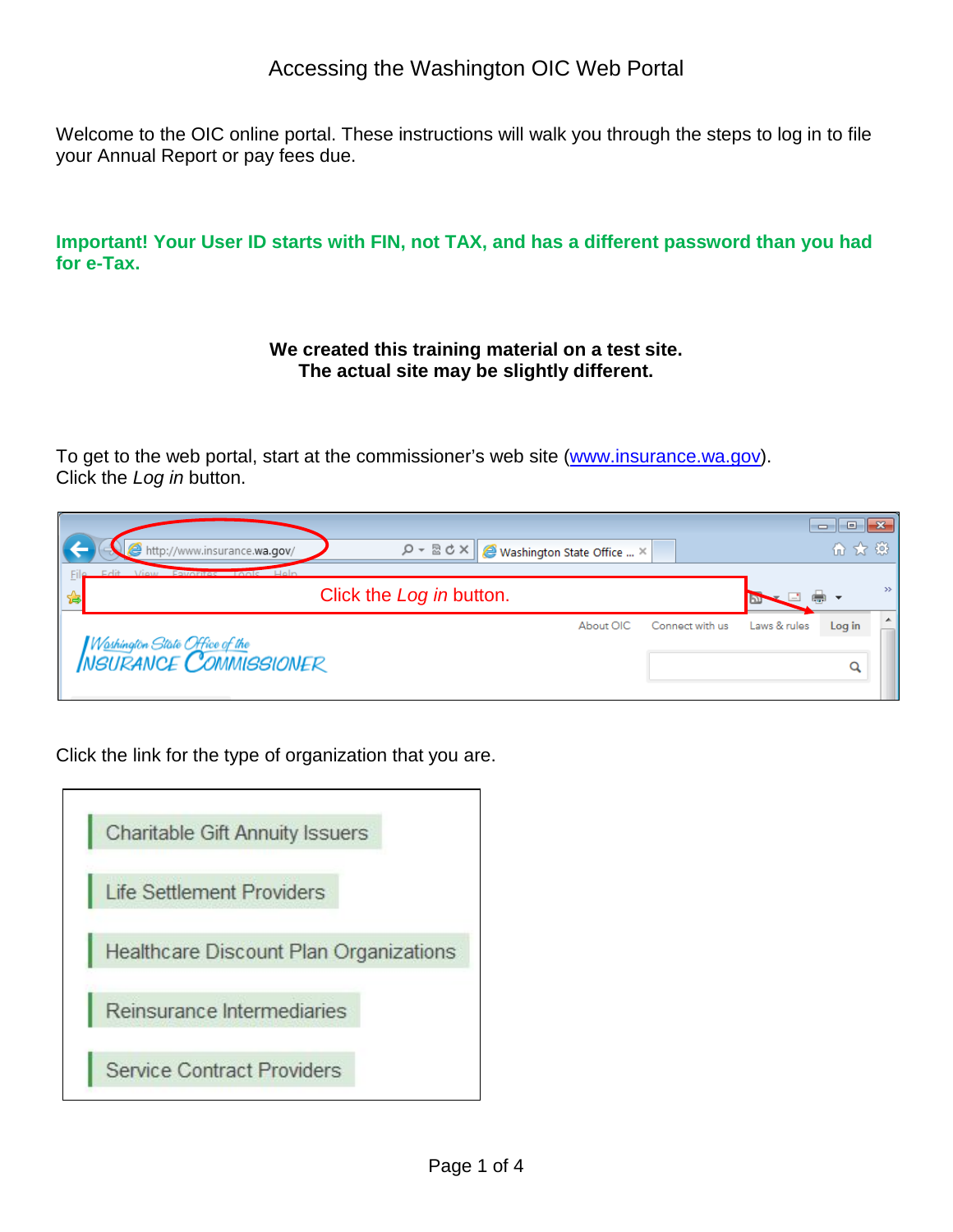This is what the login screen looks like:

|                                                                           |                                           | <b>Filing and Payment Center</b> |               |
|---------------------------------------------------------------------------|-------------------------------------------|----------------------------------|---------------|
| <b>USER LOGIN</b><br>User ID<br>Password<br>Go<br><b>Forgot Password?</b> | <b>Find your Entity Contact</b><br>WAOIC: | OR NAIC:                         | Find<br>Clear |

## **Contact Person**

To find out who your primary Financial Statement contact person is (as listed in the OIC records), you can type in your WAOIC number and then click the *Find* button.

| <b>USER LOGIN</b>                                                          | <b>Find your Entity Contact</b>                                                 |               |
|----------------------------------------------------------------------------|---------------------------------------------------------------------------------|---------------|
| User ID                                                                    | WAOIC:<br>OR NAIC:<br>type here                                                 | Clear<br>Find |
| Password                                                                   |                                                                                 |               |
| <b>Forgot Password?</b>                                                    | Go<br><b>Entity Name:</b>                                                       |               |
|                                                                            |                                                                                 |               |
| <b>Need user credentials?</b><br>We can help if you email us the following | Financial Statements/Auxiliary Annual Filings: Robert Ellis Orrall 000-555-0000 |               |

# **Logging In**

Your User ID starts with FIN. Enter your User ID and password, and then click the *Go* button.

| User ID                 | fin |    |
|-------------------------|-----|----|
| Password                |     |    |
| <b>Forgot Password?</b> |     | Go |

If you don't have the email that the OIC sent with your FIN password, please use the Forgot Password process discussed next.

If you are a secondary user and forgot your User ID, please contact the primary contact person at your organization.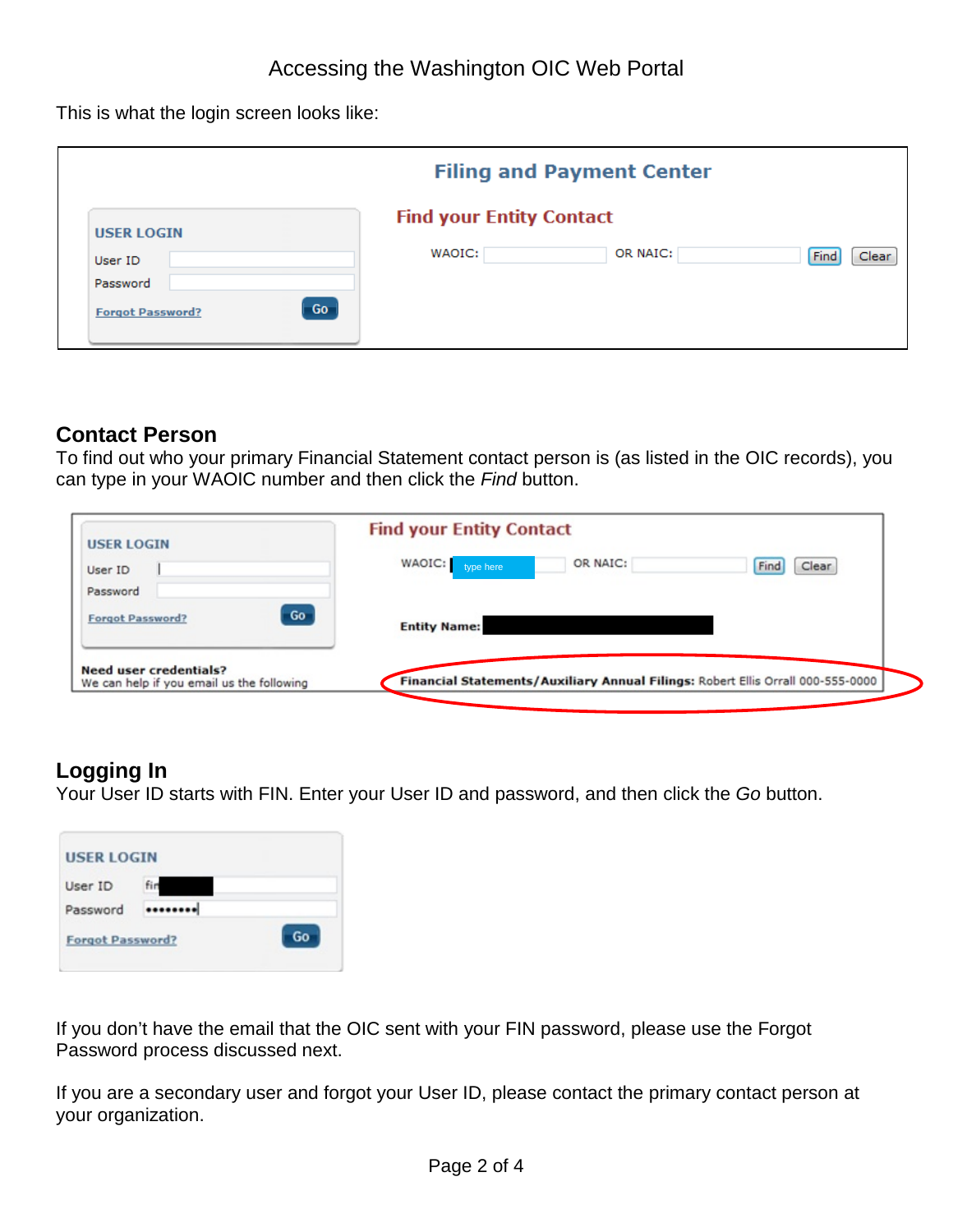### **Passwords**

If you forget the password, or if the primary contact person has left, but **you have access** to their email account, you can use the *Forgot Password* link to get a temporary password **sent to the email address in our records**.

| <b>USER LOGIN</b>       |    |
|-------------------------|----|
| User ID                 |    |
| Password                |    |
| <b>Forgot Password?</b> | Go |
|                         |    |

**If you don't have access to the primary contact person email account**, or you get an error message indicating that the email address doesn't match, you must contact us at [CompanySupervisionFilings@oic.wa.gov](mailto:CompanySupervisionFilings@oic.wa.gov) with the new information. After we update the email address in our records, you can then use the *Forgot Password* link to have a temporary password emailed to the new address.

When you login with a temporary password, you must immediately change the password. Enter a new password that meets the criteria and click the *Submit* button.

| <b>Change Password</b>                                                                                                                                                                  |  |
|-----------------------------------------------------------------------------------------------------------------------------------------------------------------------------------------|--|
| You logged in using a temporary password. Please create a new password to continue.<br>Password must be between 8 and 16 characters, and must have at least two numbers and one letter. |  |
| Old Password *                                                                                                                                                                          |  |
| New Password *                                                                                                                                                                          |  |
| Confirm New Password *                                                                                                                                                                  |  |

|                                              | <b>Change Password</b> |
|----------------------------------------------|------------------------|
| <b>Confirmation</b>                          |                        |
| Your password has been changed successfully. |                        |
|                                              | Home<br>Logout         |

After changing the password, click the *Home* button.